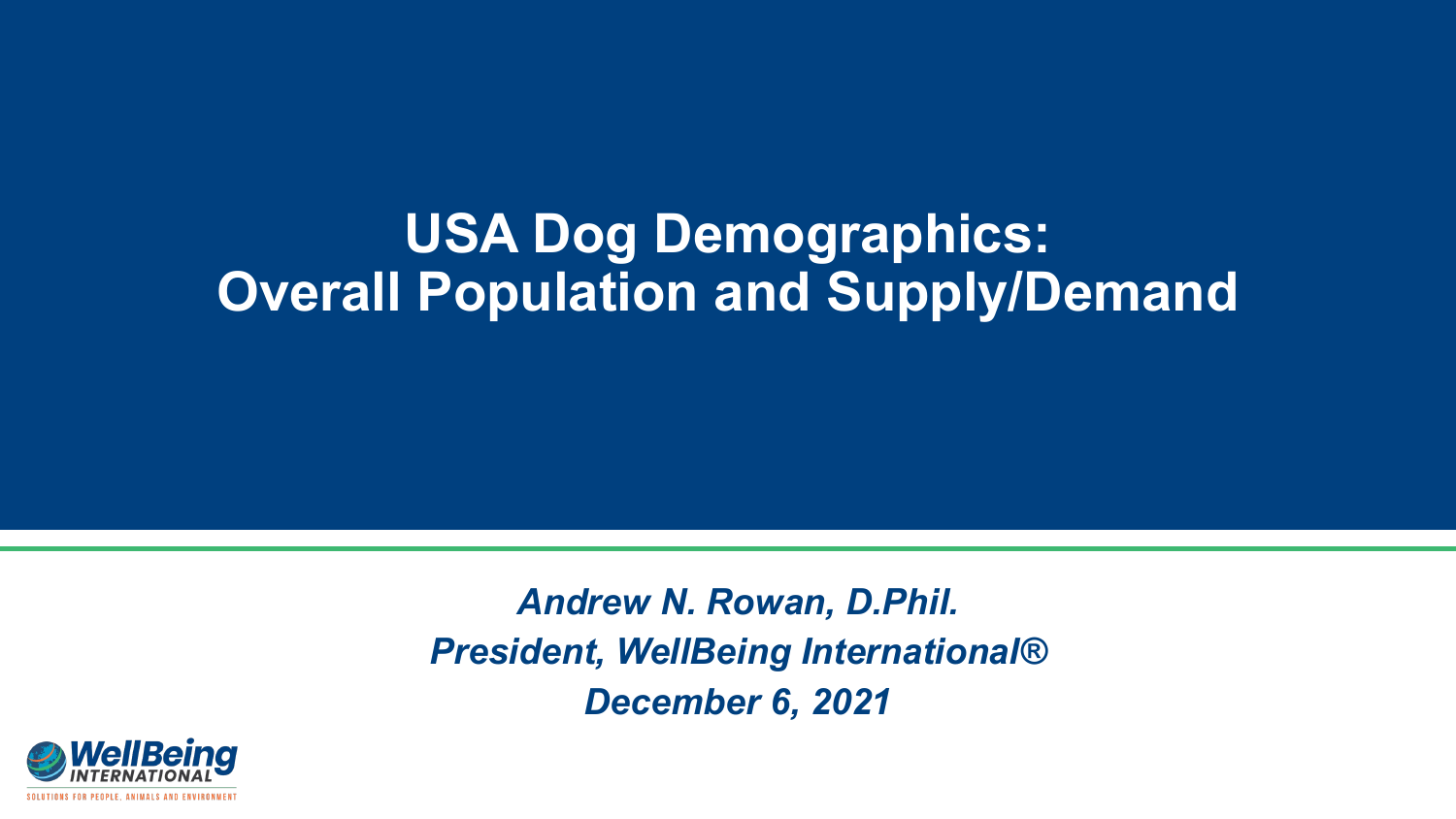

- **WellBeing International was founded in 2018 but I have been tracking dog and cat demographics and shelter intakes and outcomes since 1980.**
- **Today – provide a brief summary of various surveys and what we know of supply/demand.**
- **Will emphasize the uncertainties in national dog population statistics and the importance of tracking trends.**

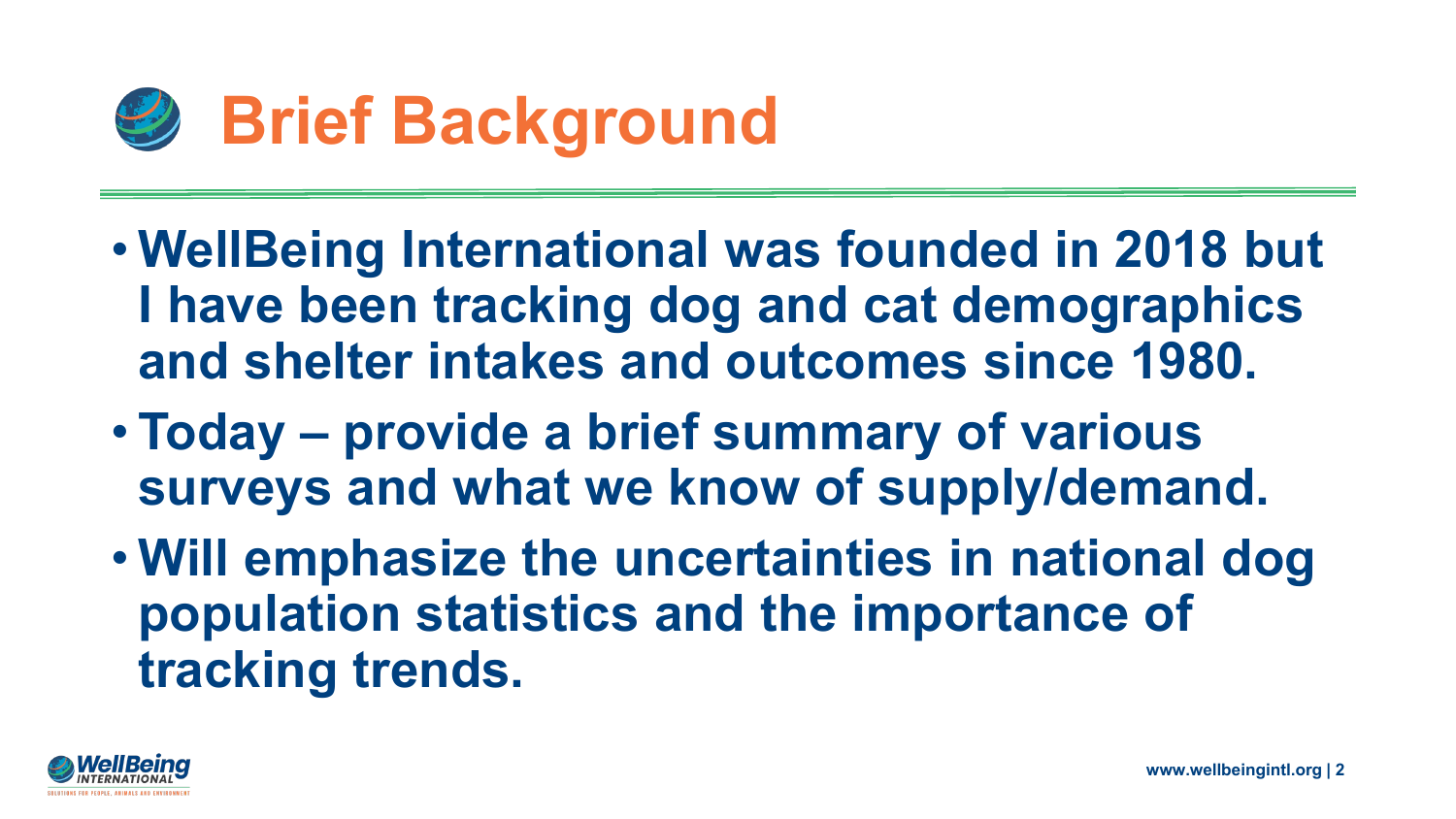

- **Trends**
- **Relative Dog Population Metric**
- **State by State Differences & US Census Housing Surveys**
- **Lack of Attention to Discrepancies/Survey Methods**
- **Shelter Trends**

#### **Pet Dog Population Age Structure**

**US Dog Population Model**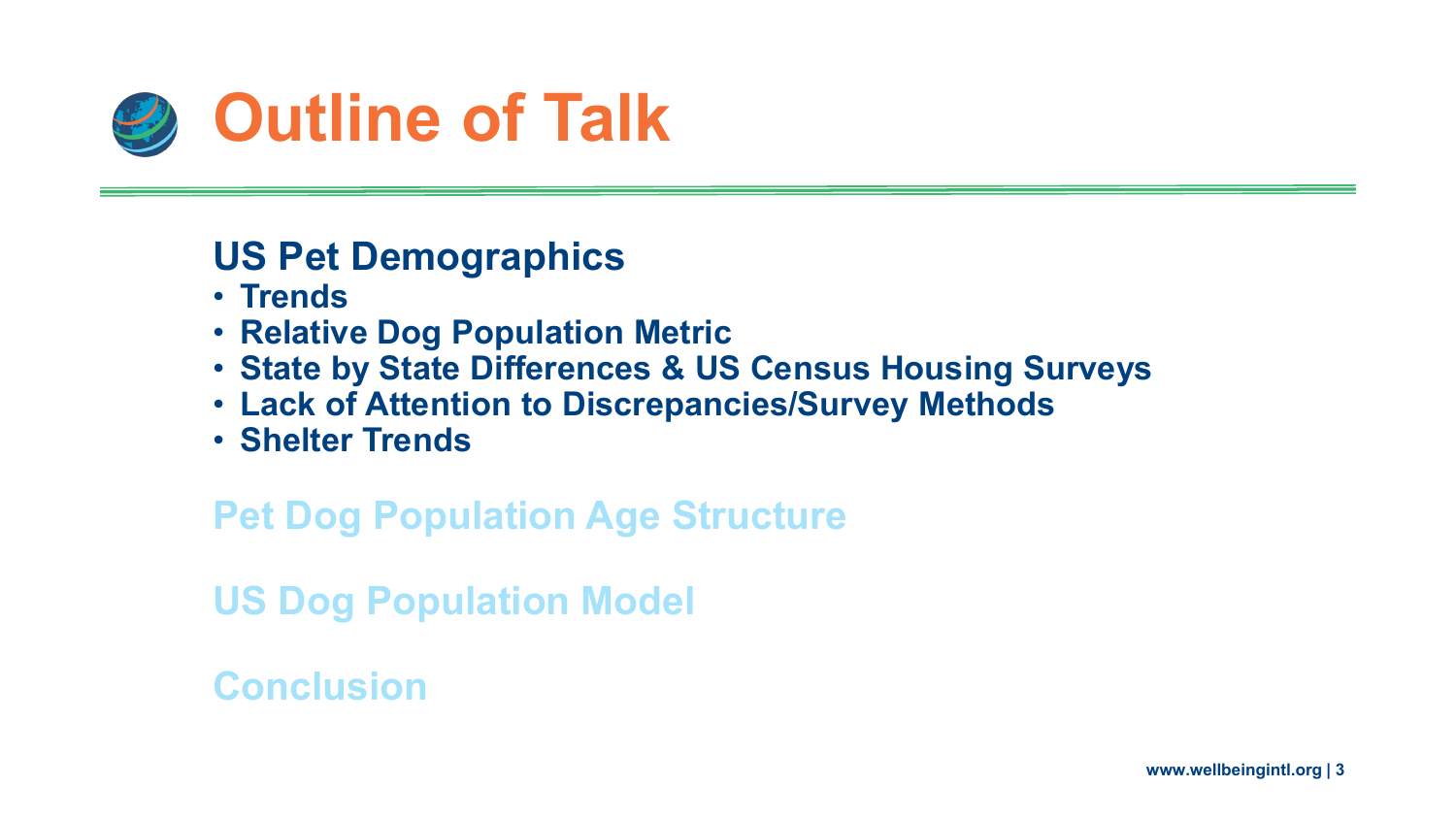

**The chart shows the percentages of US households with pets over time as estimated by three different national surveys – APPA (orange), AVMA (green) and Simmons (blue). AVMA and Simmons report little growth in pet ownership.** 

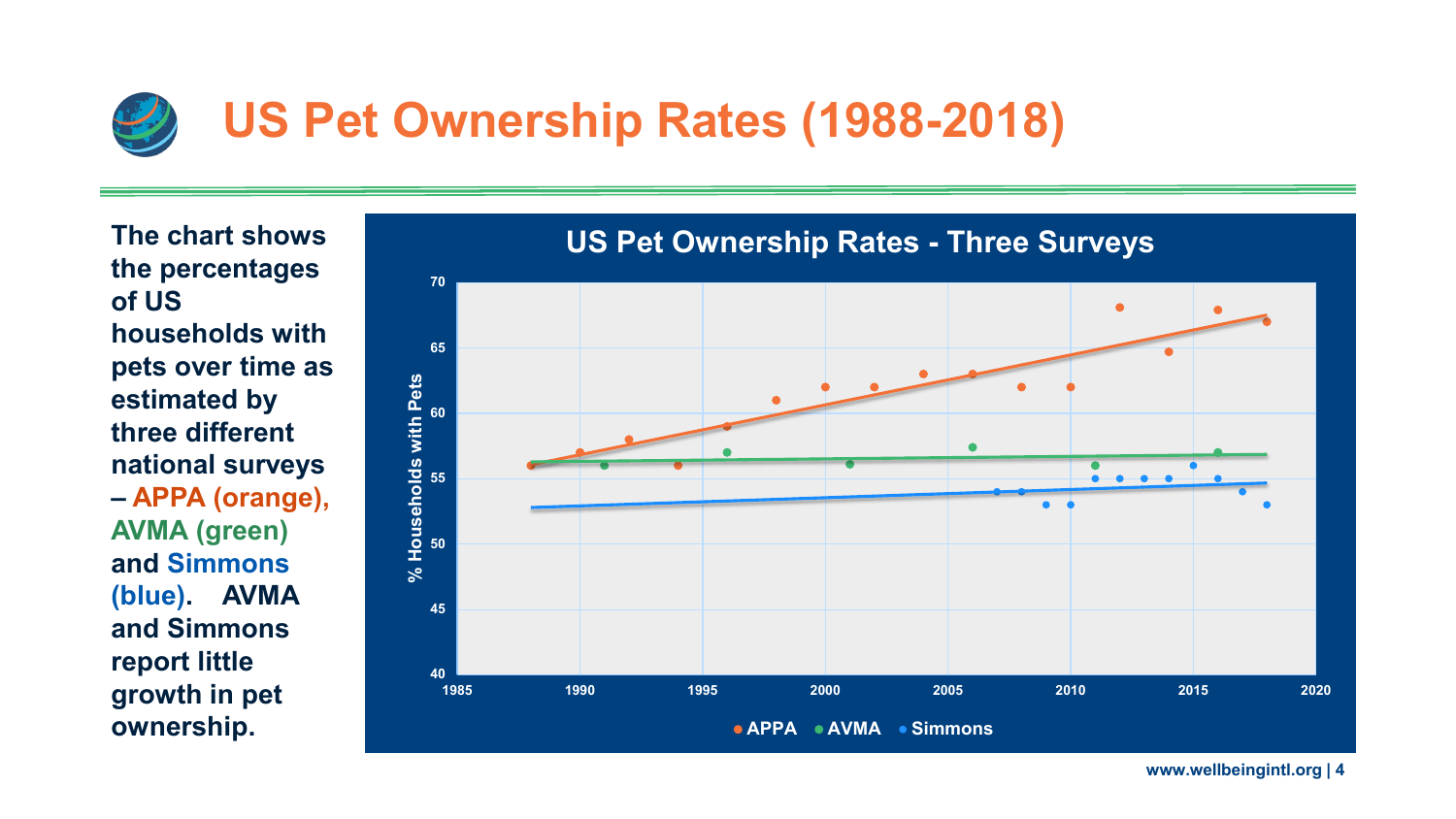

- **Not clear why the three surveys produce different results.**
- **Very little discussion of the differences – a VIN 2014 article quotes Don Dillman, a survey methodology expert recommending caution because of the use of online panels (have time, respond to small rewards, internet access). Data-weighting only reliable when have well-established correlations.**
- **Simmons was judged more accurate by experts interviewed for a 2019 Washington Post report on pet demographic differences.**
- **The American Housing Survey (2013 and 2017) reported only around 42% of urban households having pets. But may simply reflect the impact of human density (high density areas have lower pet ownership).**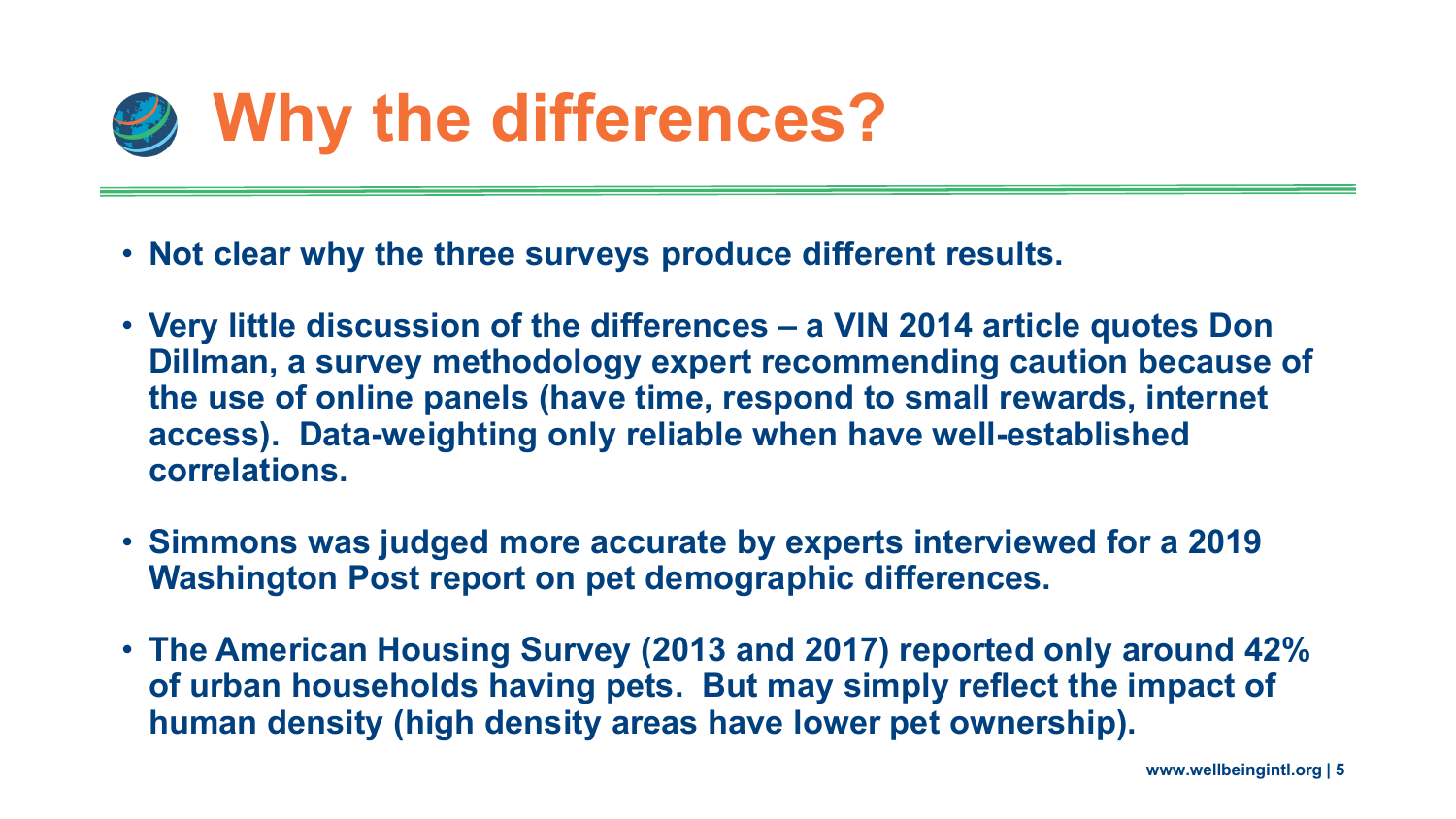

# **Tracking RELATIVE Pet Populations**

## **(dogs and cats per 1,000 people)**

• **People routinely take the latest survey estimate and then assume that reflects the correct dog/cat population.** 

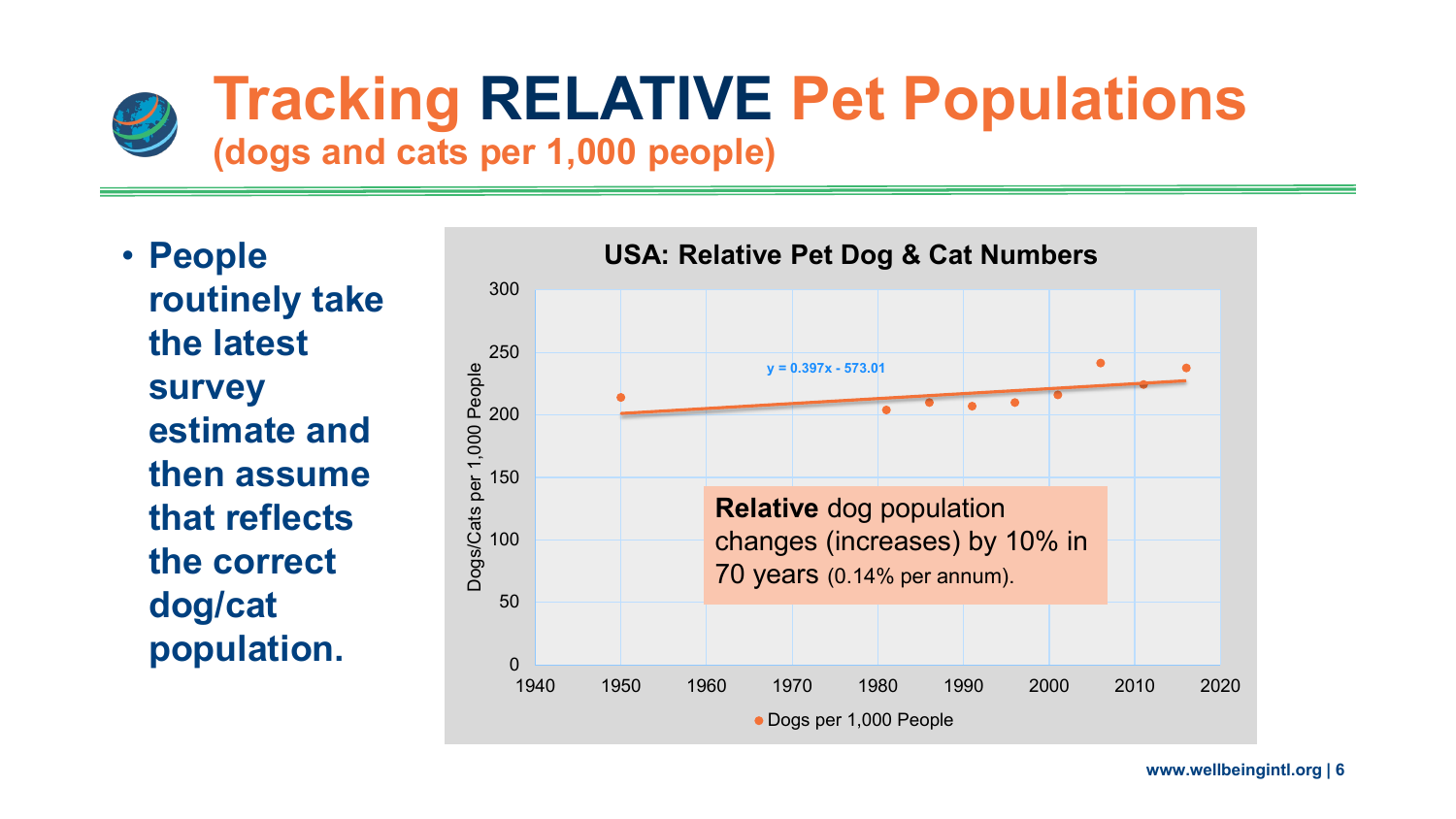

• **According to the 2016 AVMA survey of US dog and cat populations, the map at right shows dogs per 1,000 people for each state.**





• **Relative dog populations vary inversely against state human population densities**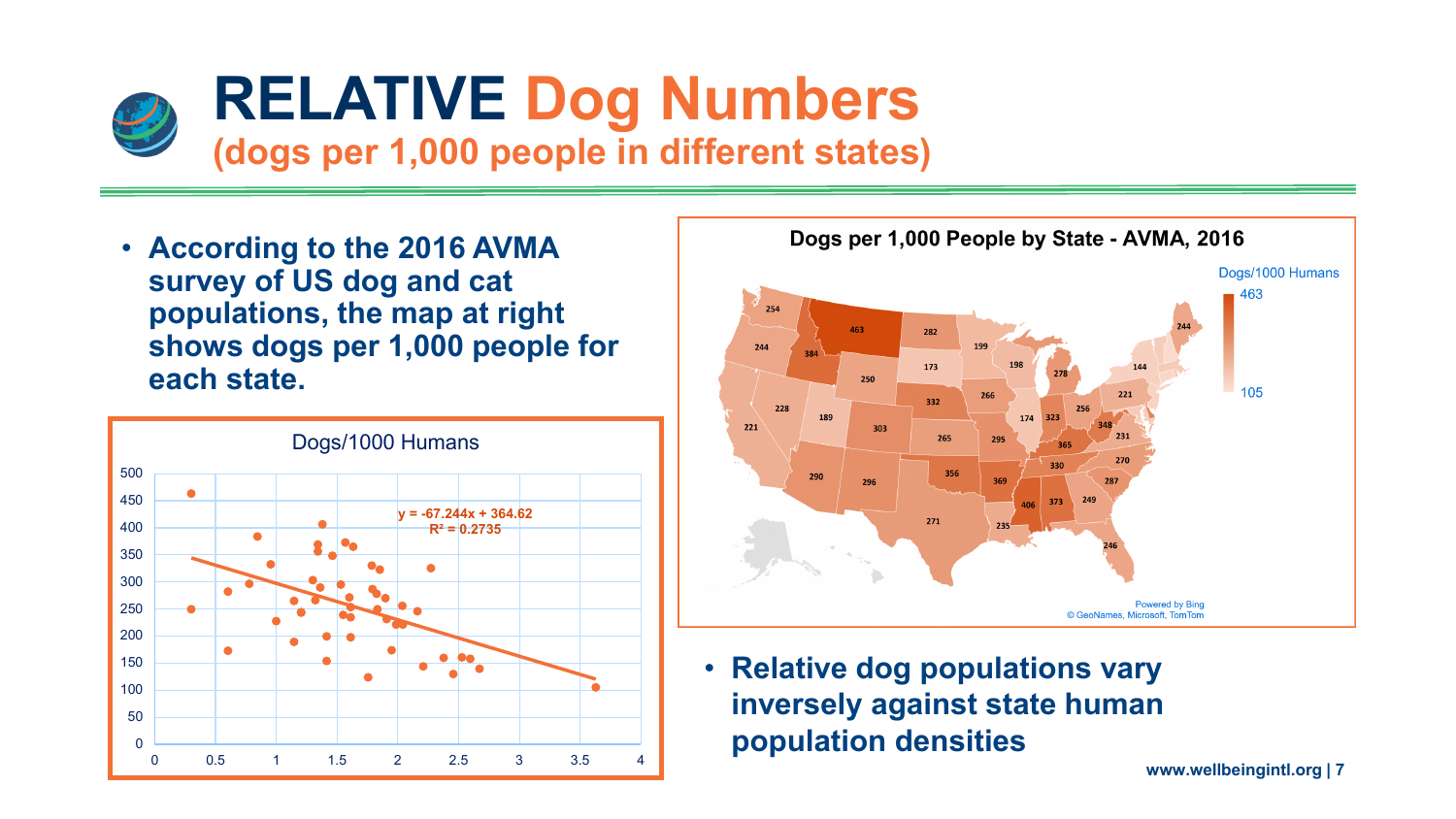

## **Pet Ownership RATES & Human Density**

**(data from US Census Housing Surveys, 2013 & 2107)**

**The plot of pet ownership rates (% of homes) against log human density produces an inverse trend line.** 

**A recent paper (Hawes et al 2021) reports pet ownership rates for 4 zip codes in Seattle & Madison (urban),and Granger, WA and Wilder, ID (rural). Pet ownership in these four zip codes gives similar trendline.** 

**Average Rate of Pet Ownership – 42.3%**

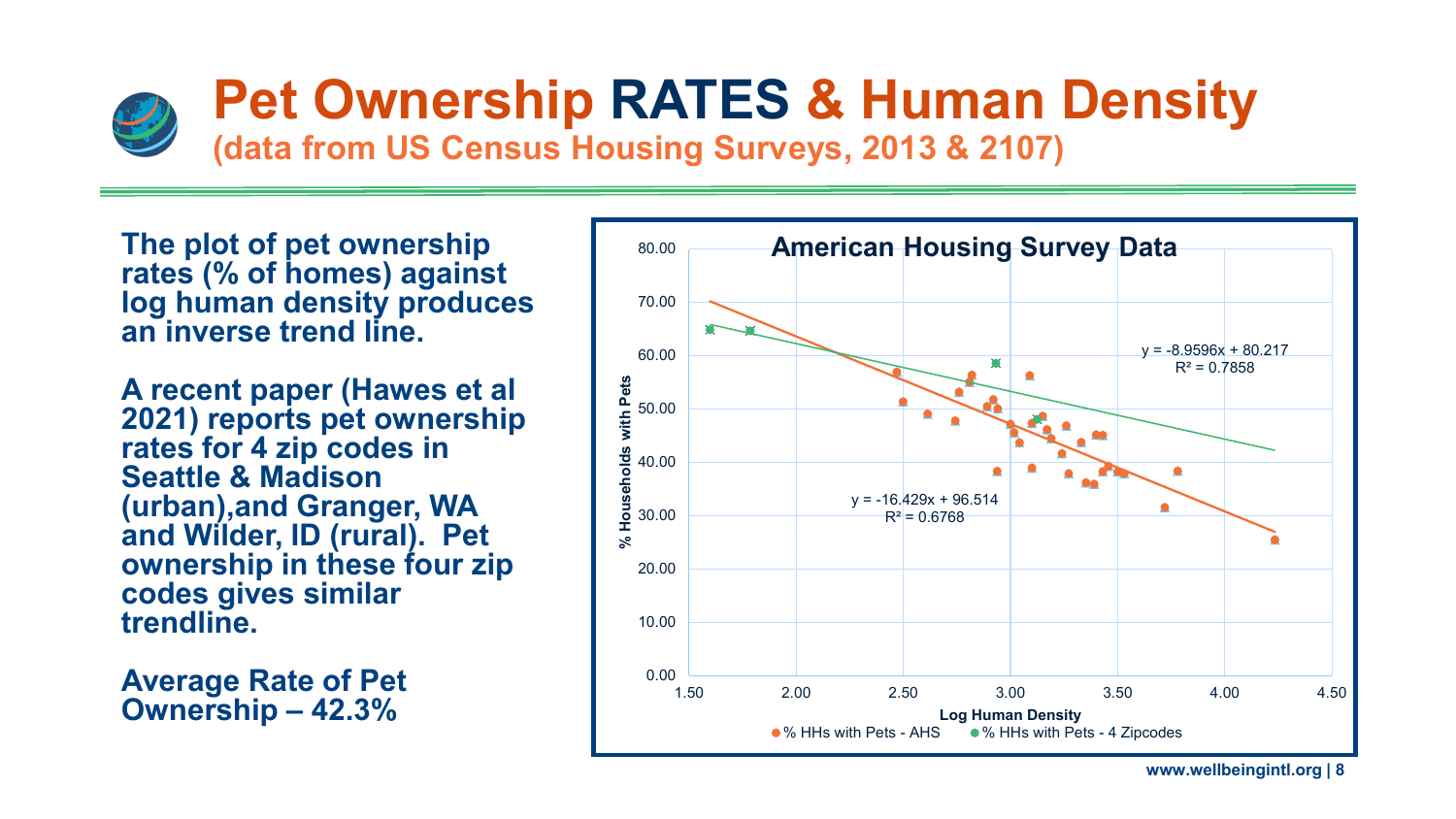# **Tracking Shelter Trends in the USA**

• **Nationally, 3.4 dogs and cats were euthanized in shelters per 1,000 people in 2019.** 

• **While dog population RATE has changed little in last 50 years, the rate of "unwanted" & stray dogs has fallen from 25% of all dogs to 2%!**

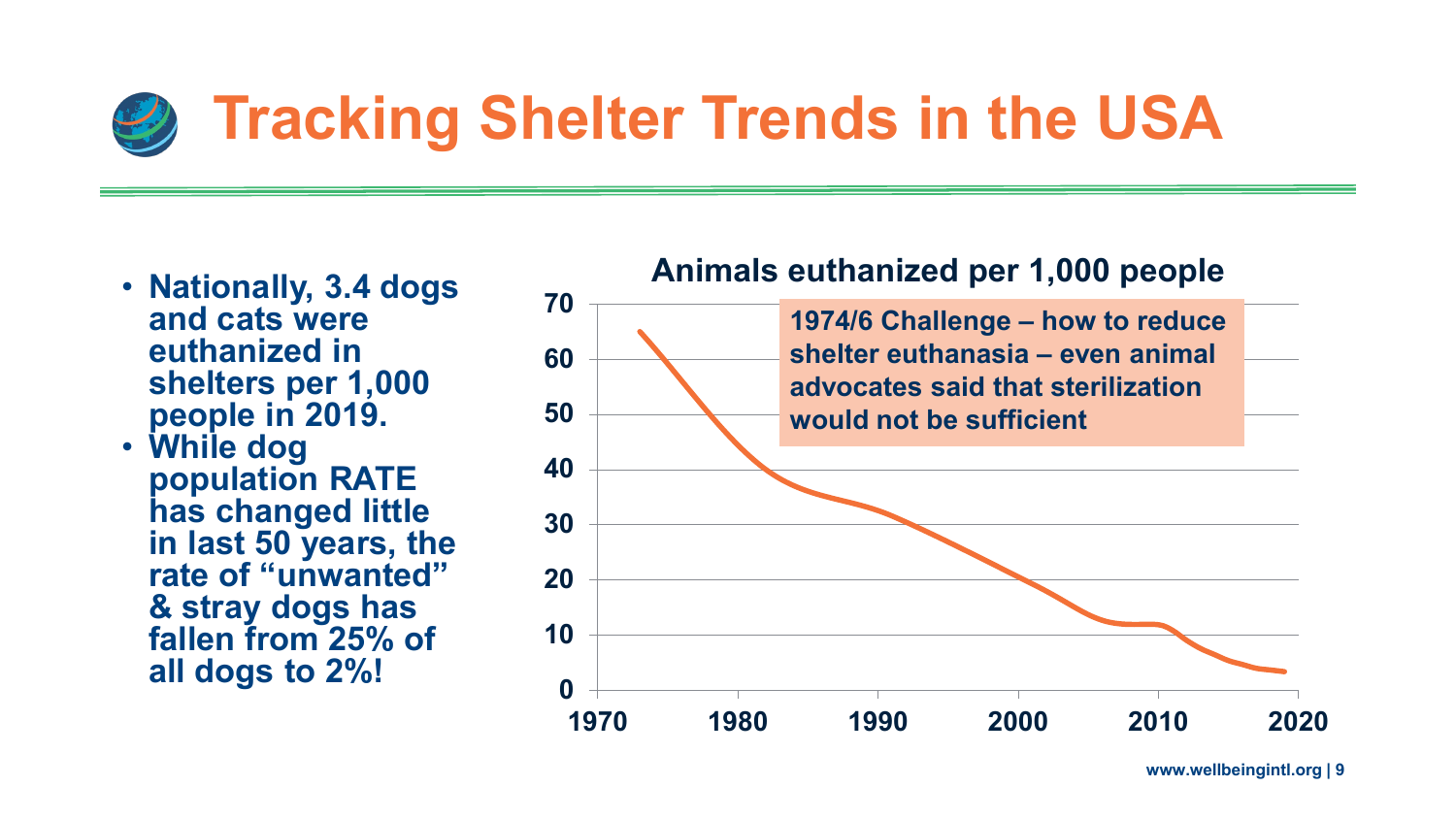

- **Trends**
- **Relative Dog Population Metric**
- **State by State Differences & US Census Housing Surveys**
- **Lack of Attention to Discrepancies/Survey Methods**
- **Shelter Trends**

## **Pet Dog Population Age Structure**

**US Dog Population Model**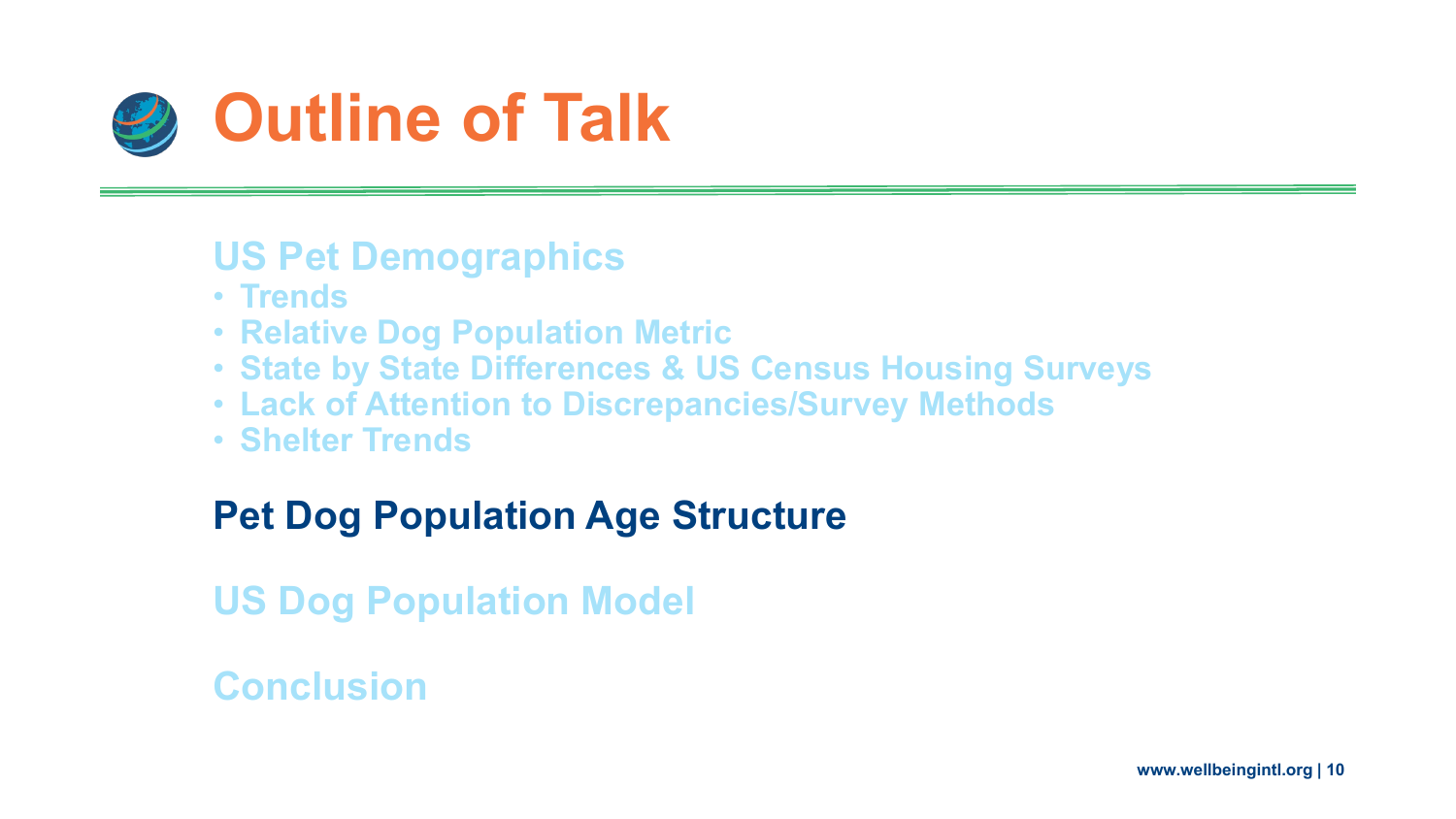# **Pet Dog Age Structure, 1986-2016**

- **From 1986 to 2016, percentage of pet dogs under 1 year of age has dropped from 20% to 10%.**
- **Not sure what this means but suspect it reflects a tightening of supply.**
- **From 2005 to 2019, dog imports rose from 400,000 to 1.06 million according to the CDC.**

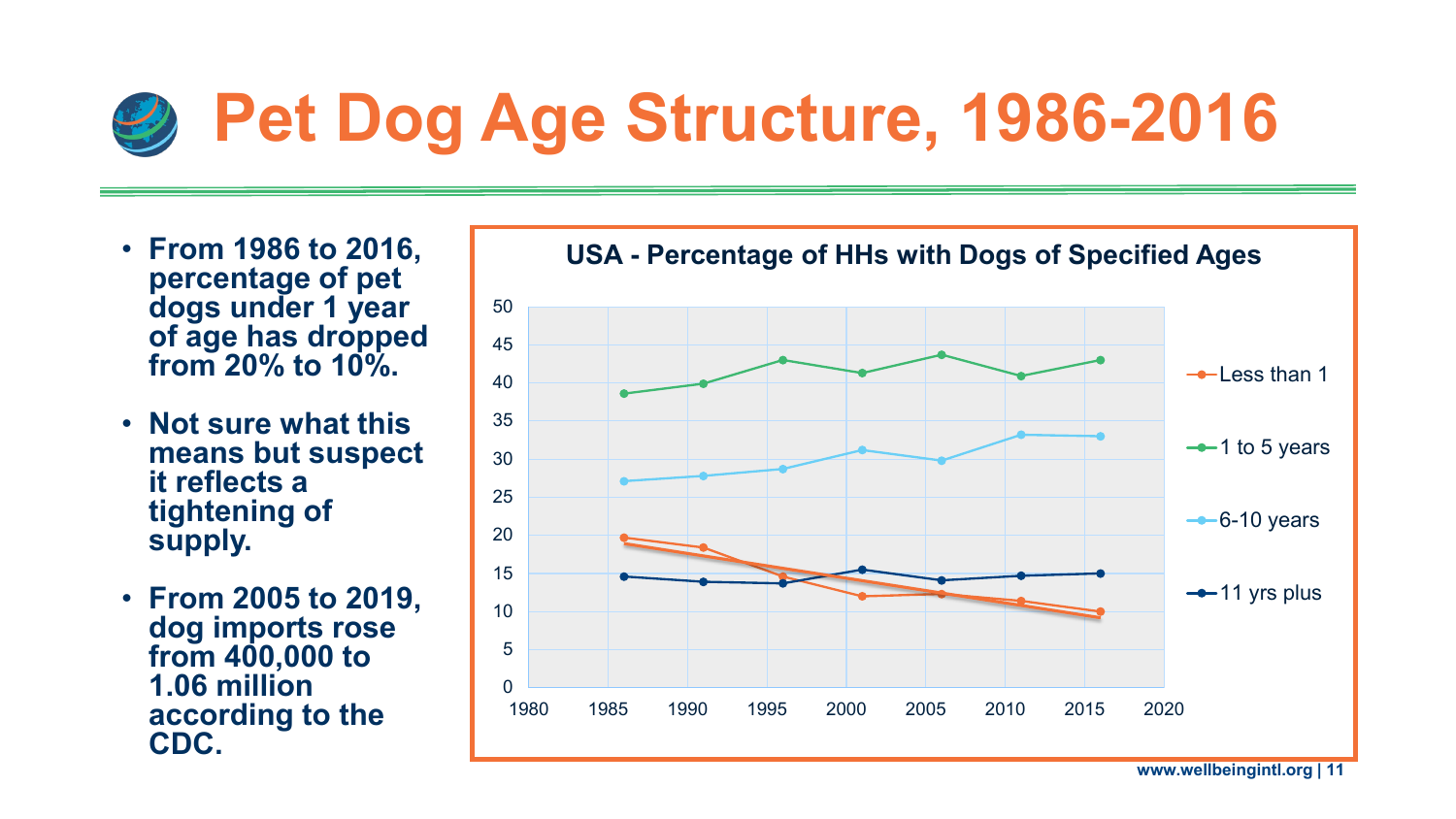

- **Trends**
- **Relative Dog Population Metric**
- **State by State Differences & US Census Housing Surveys**
- **Lack of Attention to Discrepancies/Survey Methods**
- **Shelter Trends**

## **Pet Dog Population Age Structure**

## **US Dog Population Model**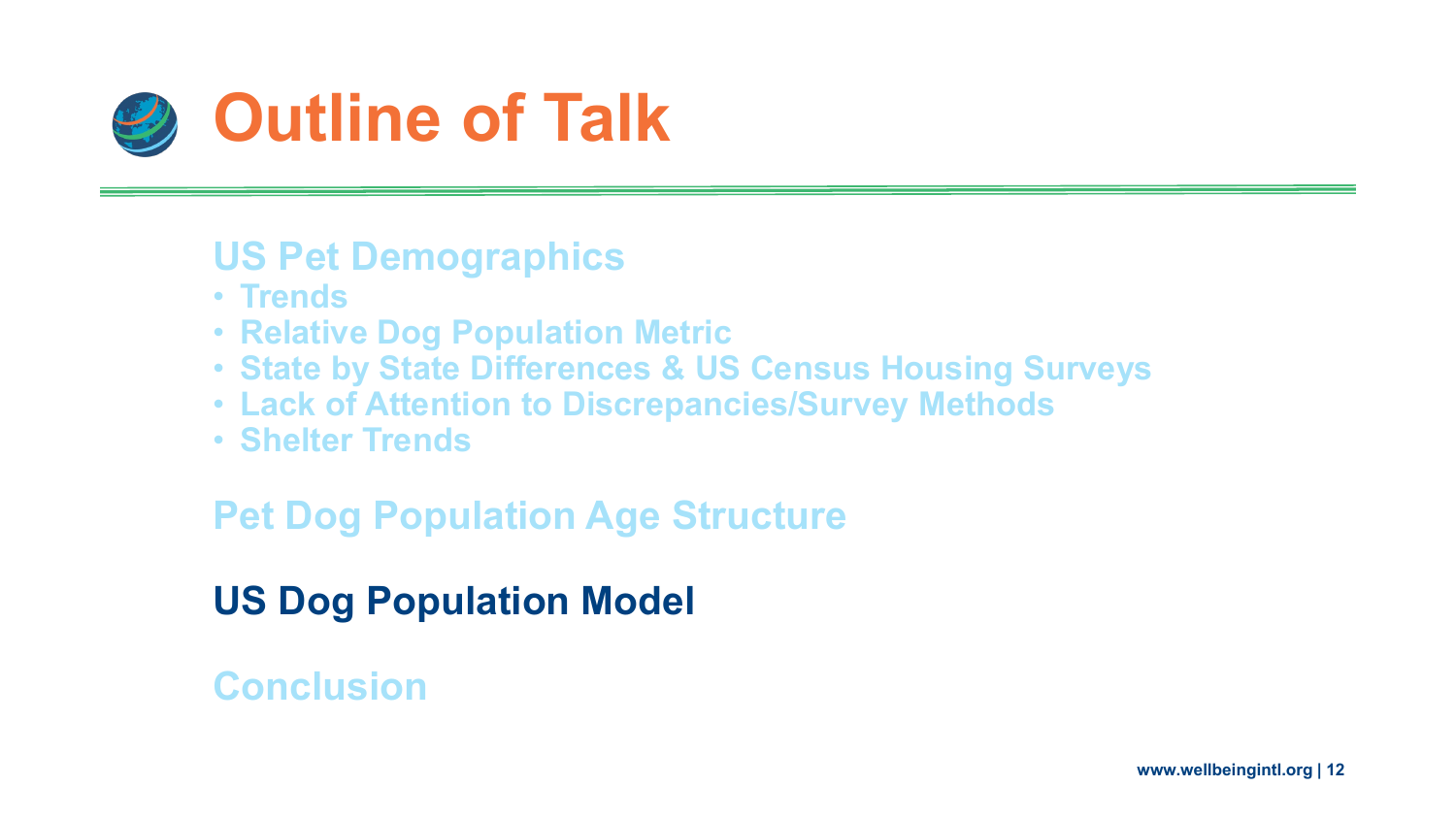

## **Modeling Dog Population Supply/Demand – 2020 Estimates**



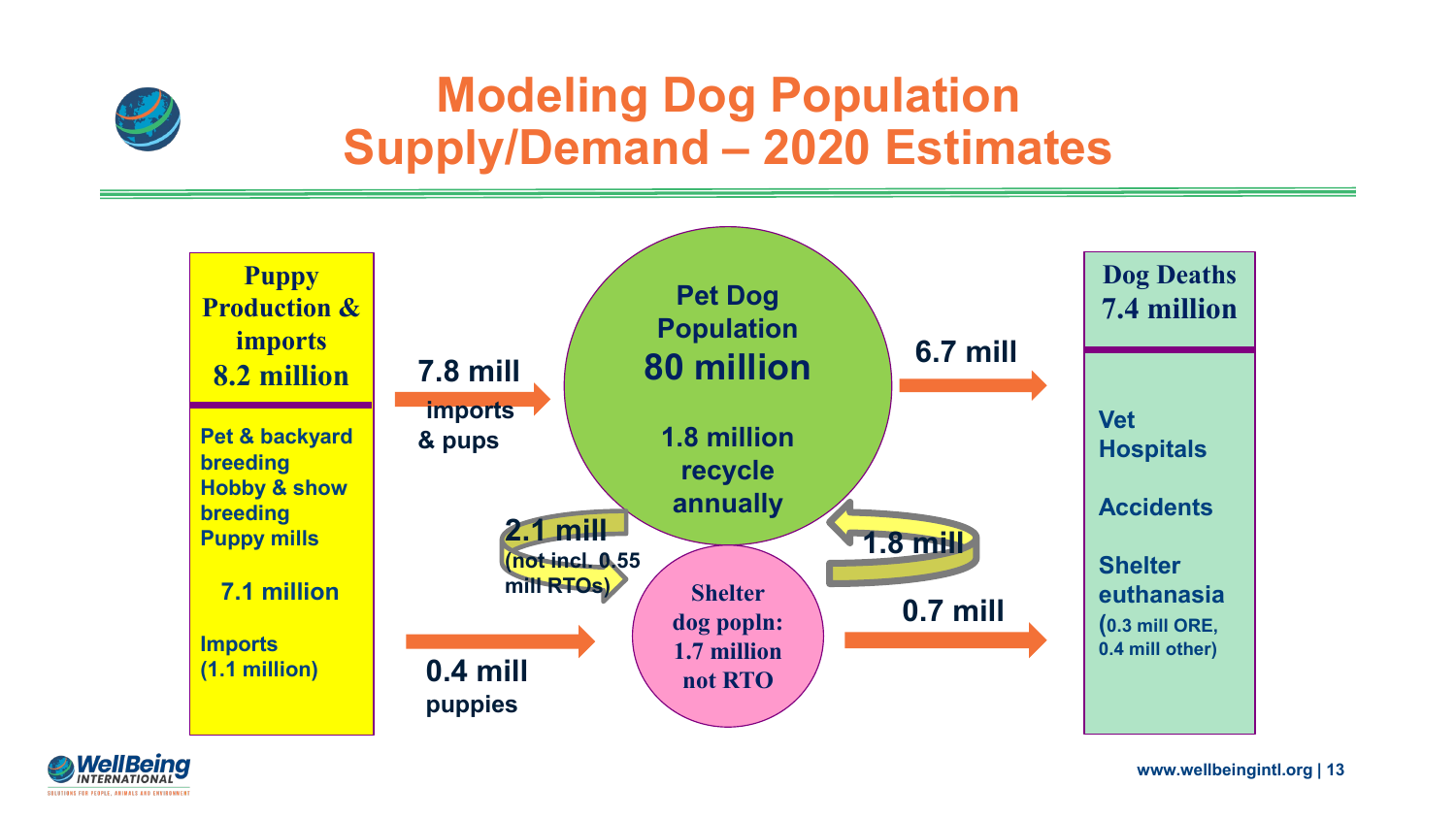

- **Trends**
- **Relative Dog Population Metric**
- **State by State Differences & US Census Housing Surveys**
- **Lack of Attention to Discrepancies/Survey Methods**
- **Shelter Trends**

## **Pet Dog Population Age Structure**

**US Dog Population Model**